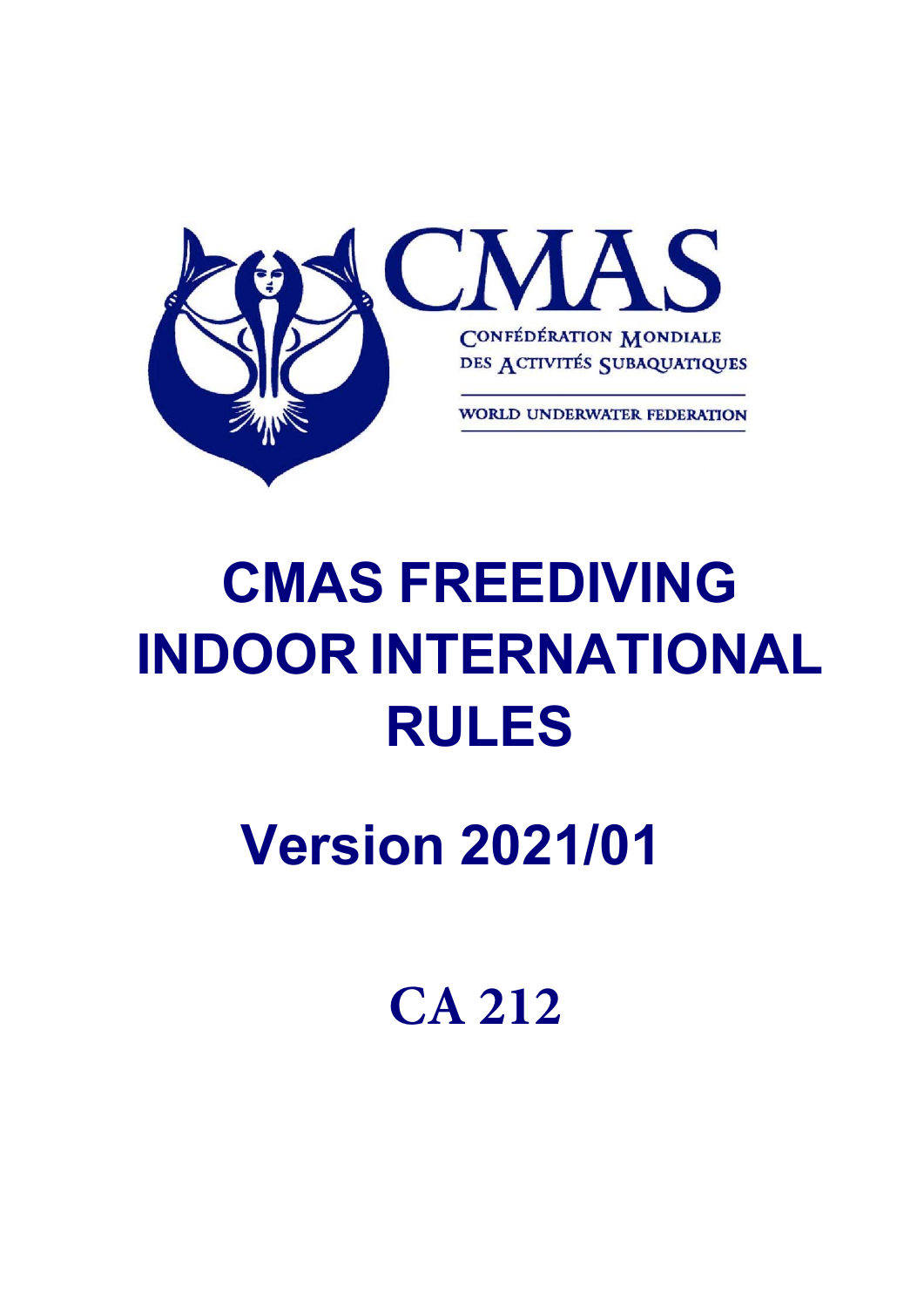

# **CONTENTS**

|        | $\overline{2}$ |
|--------|----------------|
|        |                |
|        |                |
| 1.1    |                |
| 1.1.1  |                |
| 1.1.2  |                |
| 1.1.3  |                |
| 1.1.4  |                |
| 1.1.5  |                |
| 1.1.6  |                |
| 1.1.7  |                |
| 1.1.8  |                |
| 1.1.9  |                |
| 1.1.10 |                |
| 1.1.11 |                |
| 1.1.12 |                |
| 1.1.13 |                |
| 1.1.14 |                |
| 1.1.15 |                |
|        |                |
| 1.2.1  |                |
| 1.2.2  |                |
| 1.2.3  |                |
| 1.2.4  |                |
|        |                |
|        |                |
| 2.1    |                |
| 2.1.1  |                |
| 2.1.2  |                |
| 2.1.3  |                |
| 2.1.4  |                |
| 2.1.5  |                |
| 2.1.6  |                |
|        |                |
| 2.2.1  |                |
| 2.2.2  |                |
| 2.2.3  |                |
| 2.2.4  |                |
|        |                |
|        |                |
| 3.1    |                |
| 3.1.1  |                |
| 3.1.2  |                |
| 3.1.3  |                |
|        |                |
| 3.2.1  |                |
| 3.2.2  |                |
| 3.2.3  |                |
|        |                |

Î.

Version 2021-01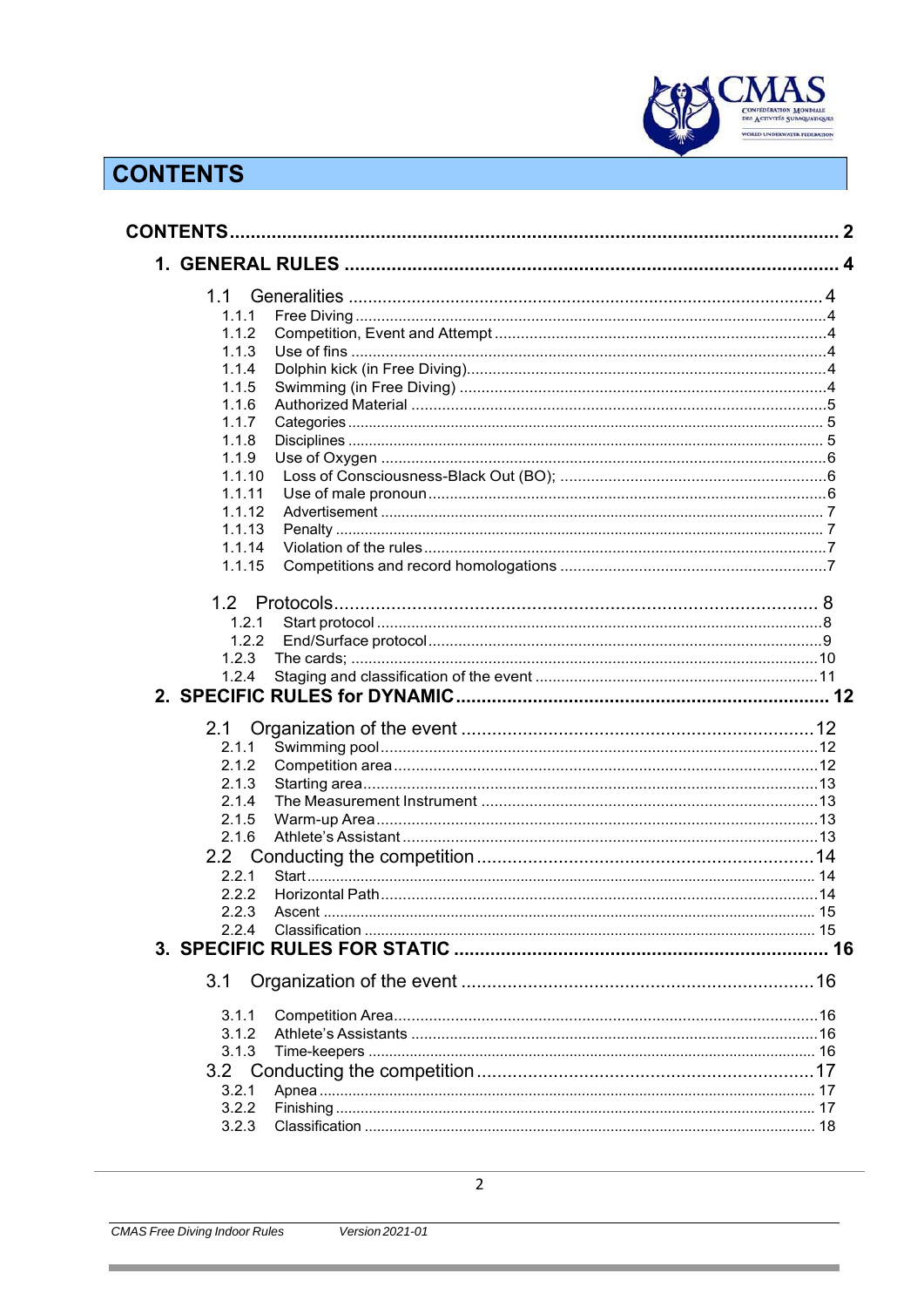| 421 |  |
|-----|--|
|     |  |
| 423 |  |
| 424 |  |

٠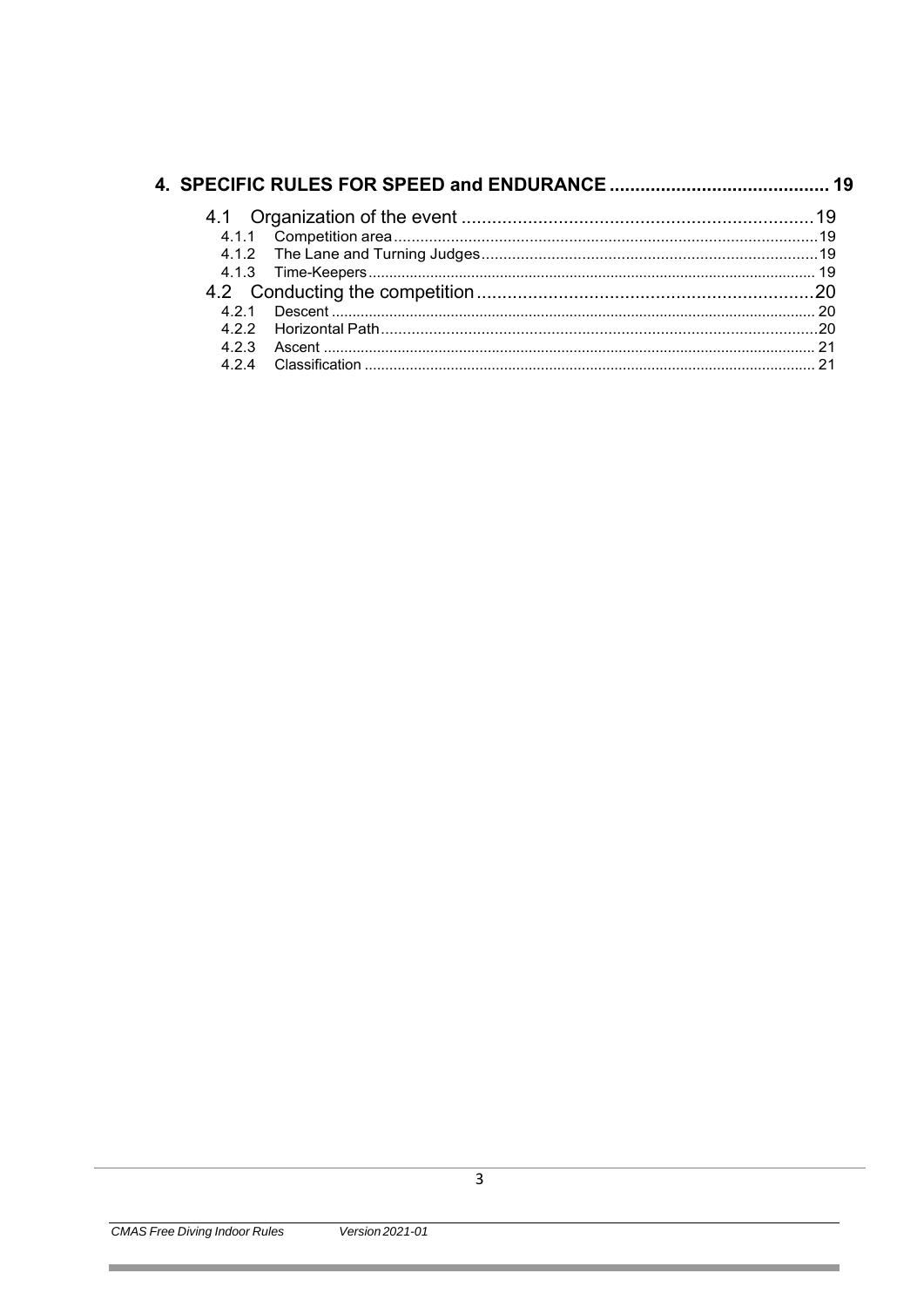

# **1. GENERAL RULES**

## 1.1 General

## **1.1.1 Free Diving**

**1.1.1.1** The term "Free Diving" designates a sport event in "Apnea" where the athlete holds his breath keeping the breathing airways below the surface of the water.

## **1.1.2 Competition, Event and Attempt**

**1.1.2.1** The term **competition** is used to indicate a Free Diving meeting, which may comprise several disciplines.

**1.1.2.2** The term **event** indicates each of the contests making up a competition.

**1.1.2.3** The term **attempt** designates a single action of the athlete. For instance, one dynamic course or one static apnea.

**1.1.2.4 Performance** is the result of the athlete's attempt, measured in distance or time interval.

## **1.1.3 Use of fins**

**1.1.3.1** The athlete may use a monofin or bi-fins (except for no-fin events).

**1.1.3.2** When fins are used, they must be powered only by the muscular power of the athlete, without use of any mechanism, even if the latter is activated by the muscles.

**1.1.3.3** In bi-fins events it is not only the material that matters but also the swimming style: no dolphin kick is allowed except in the 3 meter zone at the start and turning zones. If the athlete practices a dolphin kick then a general penalty is applied for each cycle (one cycle is up and down).

## **1.1.4 Dolphin kick (in Free Diving)**

**1.1.4.1** A kick in which the legs move up and down together. The up and down motion constitutes one cycle.

## **1.1.5 Swimming (in Free Diving)**

**1.1.5.1** Propelling oneself through water using movements of the limbs.

| <b>CMAS Free Diving Indoor Rules</b> | Version 2021-01 |  |  |
|--------------------------------------|-----------------|--|--|
|                                      |                 |  |  |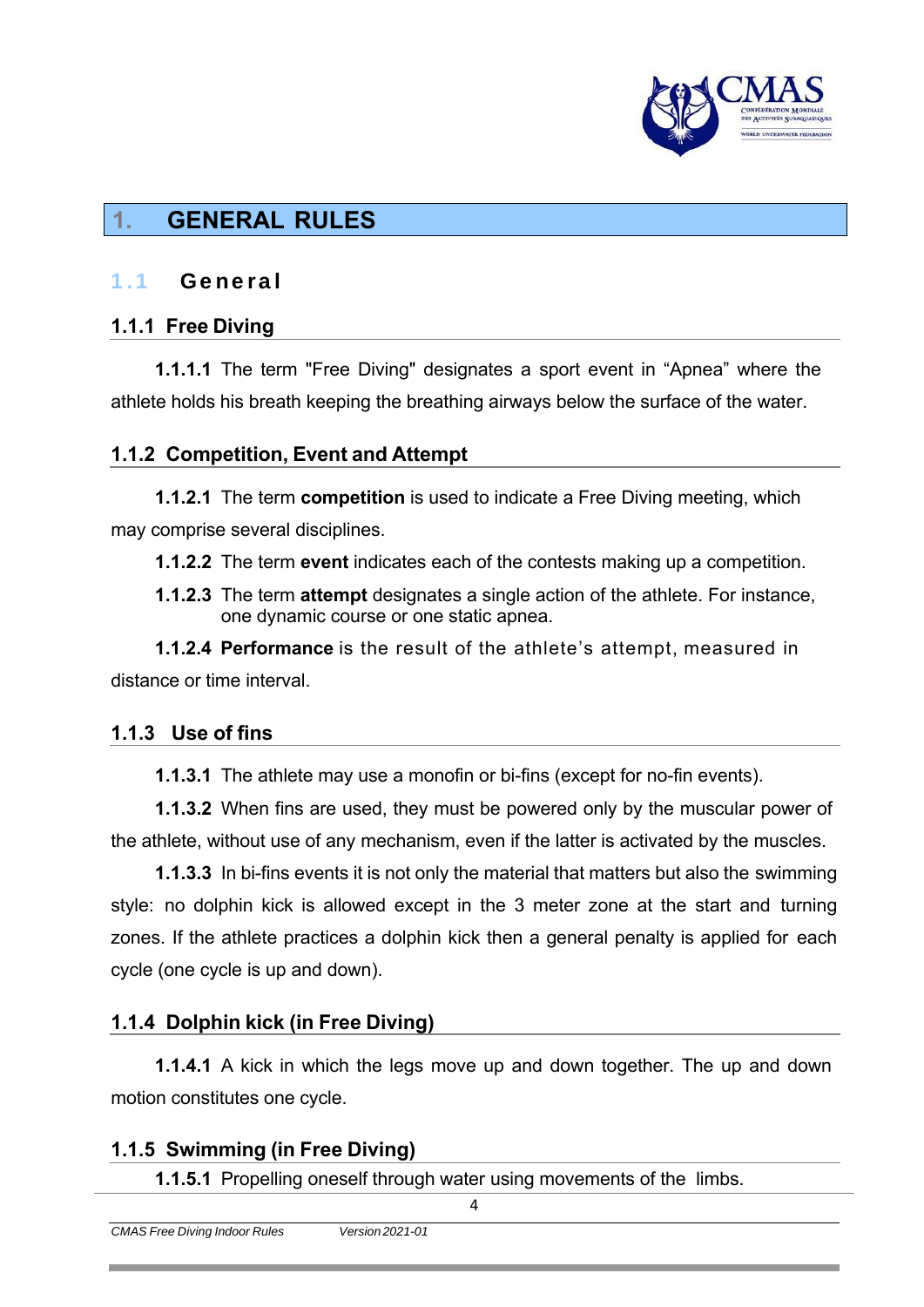

#### **1.1.6 Authorized Material**

- **1.1.6.1** Mask or goggles.
- **1.1.6.2** Nose clip.
- **1.1.6.3** Diving suit.
- **1.1.6.4** Watch-dive computer

**1.1.6.5** The athletes may use their personal weight. If a weight is used, the athlete must necessarily use it with a quick release system and must wear it over his clothing. In no case may the athletes have weights hidden under their clothing. The athletes have the right to leave their weights during the attempt or during the surface protocol.

## **1.1.7 Categories**

**1.1.7.1** The official competitions are organized for men and/or women. Athletes who are between 15 and 18 years old participate in the junior category. The senior category corresponds to ages from over 18 to 49. Athletes who are at least 50 years old belong to the master's group, which is further subdivided in categories 50-54, 55-59, 60- 64, 65-70 and over 70. Master athletes may, if they wish, compete in the senior's category. This choice will be mandatory for the whole ongoing season.

#### **1.1.8 Disciplines**

#### **Dynamic**

**1.1.8.1** Dynamic is a discipline where the athlete aims to cover the maximal horizontal distance by keeping the body below the surface of the water in apnea.

**1.1.8.2** This discipline can be conducted in a swimming-pool or in open water with the use of fins or without fins. There are three categories: **DYN** (monofin and/or bifins) **DBF** (bi-fins only) as separate competitions or **DNF** (without fins).

#### **Static**

**1.1.8.3** Static apnea is a discipline where the athlete aims to perform a maximum duration in "Apnea". Apnea is holding breath on the water surface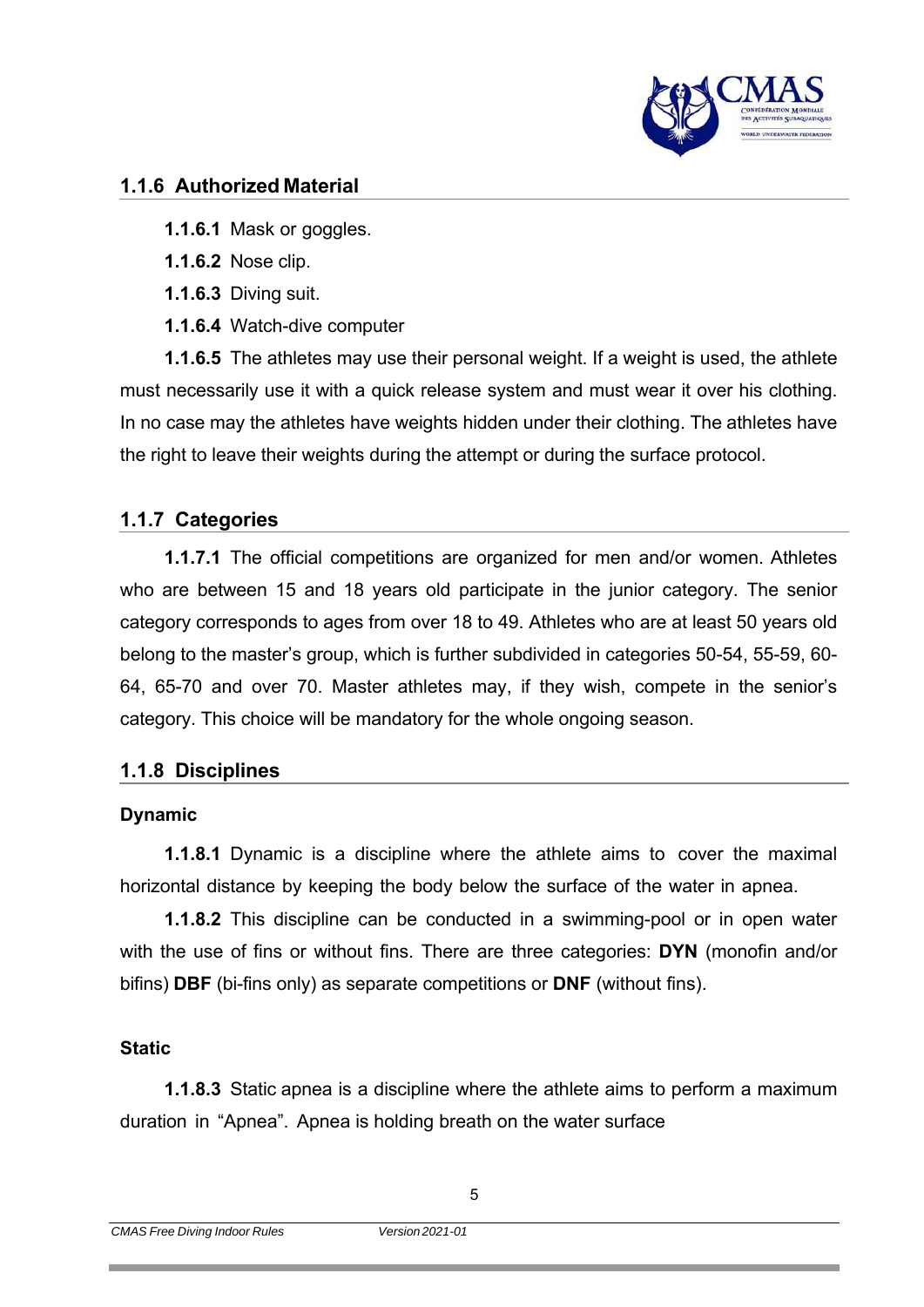

#### **Speed-Endurance**

**1.1.8.4** Speed - Endurance are disciplines where the athlete aims to cover a fixed distance at the minimum possible time. The event is conducted in a swimming-pool and is swum in fractions of a pool length alternating apnea swimming with passive recovery at the pool's ends.

**1.1.8.5** This discipline is swum with fins, without distinction between bi-fins and monofin and with a single classification, which means that the style of swimming with bi- fins is free.

**1.1.8.6** The typical distances of speed-endurance are Speed 2x50m and Endurance 8x50m and 16x50m.

## **1.1.9 Use of Oxygen**

**1.1.9.1** Before the attempt the use of oxygen is strictly forbidden. An athlete who has been declared guilty of the use of oxygen or of a mixture with excess oxygen will be immediately disqualified and will be subjected to a procedure of suspension from participation in the CMAS competitions and championships for a period which will be defined by the Confederation.

#### **1.1.10 DQ - Loss of Consciousness- Black Out (BO);**

**1.1.10.1** The athlete will be disqualified if he cannot complete the Surface Protocol within the 20 seconds, or if he needs help, before, during or after the 20 seconds

**1.1.10.2** In case of loss of Consciousness-Black Out at surface the athlete will be disqualified. He must be examined by a doctor who will decide if the athlete is able to continue the competition the next day(s)

**1.1.10.3** In case of underwater Black Out, the athlete will be disqualified and will not be allowed to compete the next day. The athlete must be examined by a doctor and can continue the competition the day after the next only with the doctor's approval.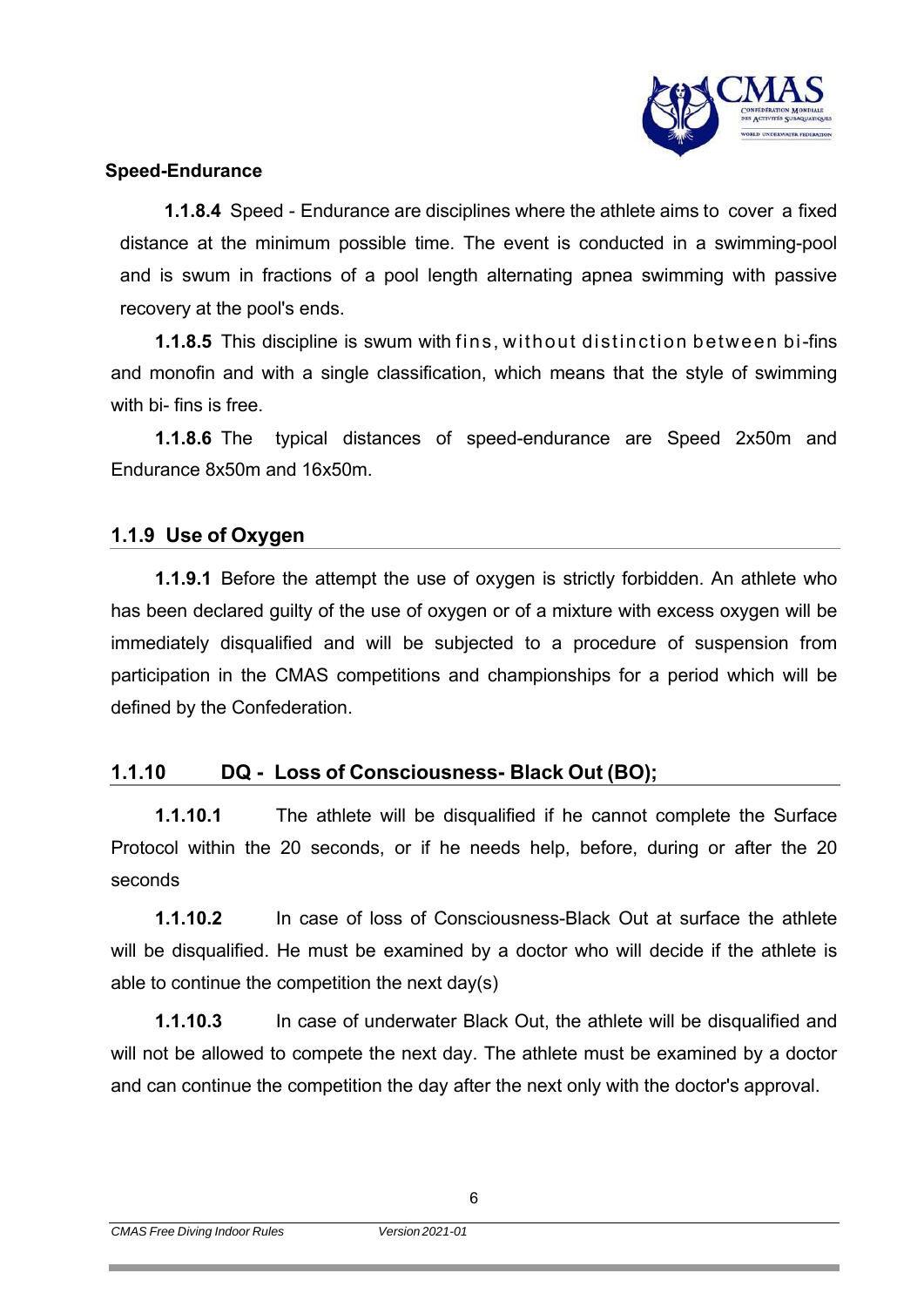

## **1.1.11 Use of male pronoun**

**1.1.11.1** In what follows the male pronoun will be used throughout. It goes without saying that this is done solely in order to avoid awkward formulations and it is perfectly understood that all persons participating at a competition, with whatever role, may be of either sex.

## **1.1.12 Advertisement**

**1.1.12.1** For all competitions and international championships, the wearing of advertising on the fins and mask is authorized without restriction.

**1.1.12.2** Advertising is also allowed on the clothing, but it is nevertheless made clear that when international championships take place, athletes are obliged to present themselves for ceremonies in the official apparel of their national team.

#### **1.1.13 Penalty**

**1.1.13.1** Whenever a rule is violated in a way precisely defined in the corresponding articles a general penalty is applied. In the case of dynamic free diving the general penalty consists in subtracting 3 (three) meter from the performance realized by the athlete. In the case of speed-endurance events the general penalty is equal to 10 % of the final time.

#### **1.1.14 Violation of the rules**

**1.1.14.1** The violation of rules leads to disqualification from the event unless otherwise (penalty or general penalty) is specified at the corresponding article.

#### **1.1.15 Competitions and record homologations**

**1.1.15.1** Competitions and record homologations are subject to latest versions of "Procedures of Championships" and "Contract for Record Attempts" documents available on the CMAS website.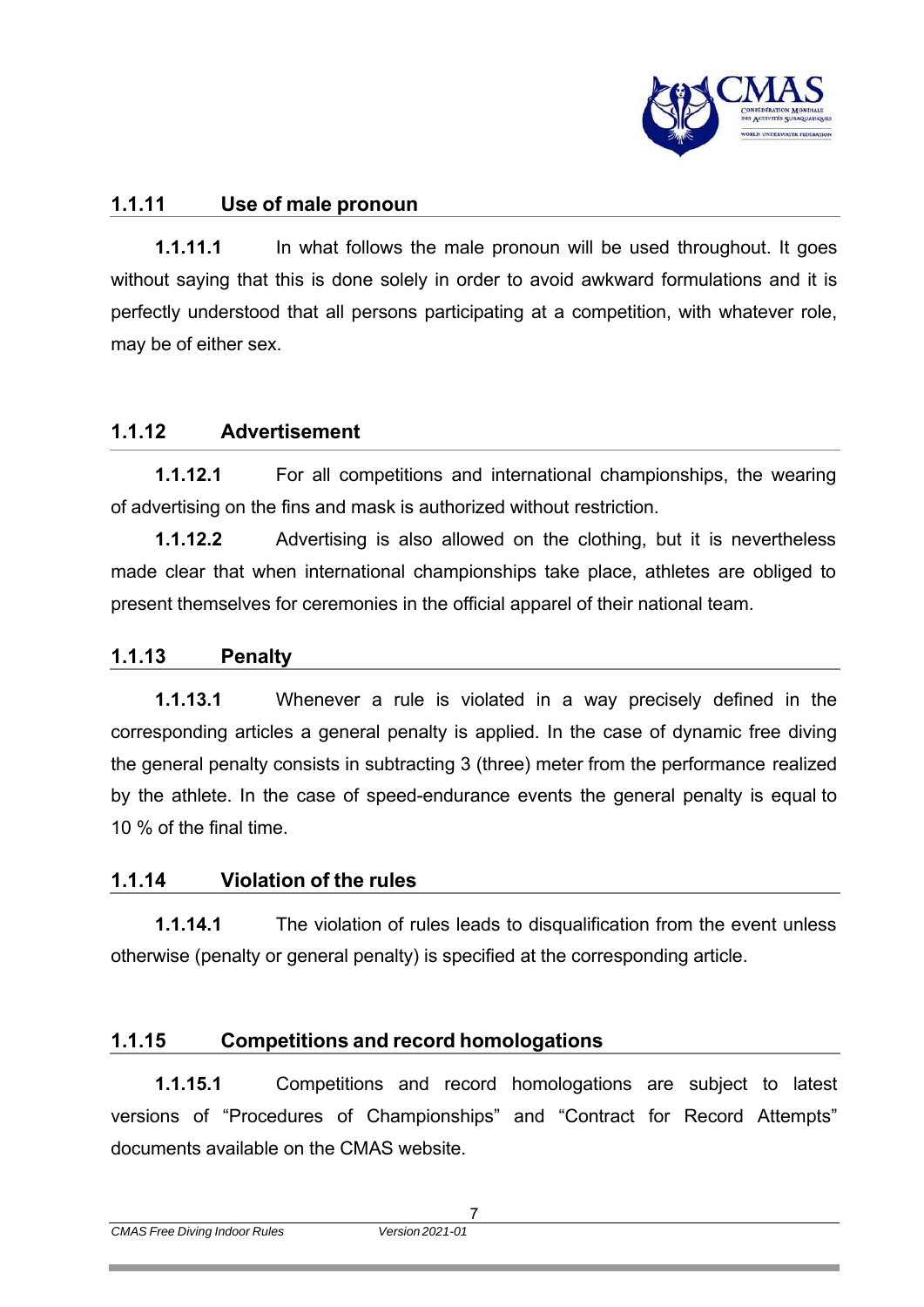

## **1.2 Protocols**

#### **1.2.1 Start protocol**

**1.2.1.1** The athletes admitted to the competition must be present one hour prior to the start at the place defined by Chief Judge such as in the warm-up area which is situated near the competition area.

**1.2.1.2** Thirty (30) minutes before their start (of the last three minutes) the athletes must be at the disposal of the Warm-Up Judge who will so inform the Start Judge.

**1.2.1.3** Only at the period of last 30 (thirty) minutes before his start, the athletes are allowed to go inside the water.

**1.2.1.4** The athletes will start every 5 (five) minutes minimum.

**1.2.1.5** In the case of existence of several competition lanes the competition will start at the same time.

**1.2.1.6** The attempt begins when the judge informs the athlete that he must go to the start area.

**1.2.1.7** The athlete will then have three minutes to prepare himself to immerse. If the start point is free from the previous athlete, the athlete may come there earlier by asking the judge.

**1.2.1.8** He will be reminded of the time by the starter;

- Last 3 minutes / 2 minutes / 1.5 minutes / 1 minute / 30s / 20s / 10s / 5, 4, 3, 2, 1 / Top Time / +10s / +20s / +25, 26, 27, 28, 29, 30.
- The athlete can start from Top Time to +30s (30s window). If the breathing airways are not in the water at the count of +30s, he is disqualified (except in Speed and Endurance).
- **1.2.1.9** The athlete is not allowed to start before the "Top Time" or else he will be disqualified

**1.2.1.10** In speed-endurance disciplines, the time keepers start the chronometers at the " Top Time".

**1.2.1.11** The countdown must be announced in English in all international competitions.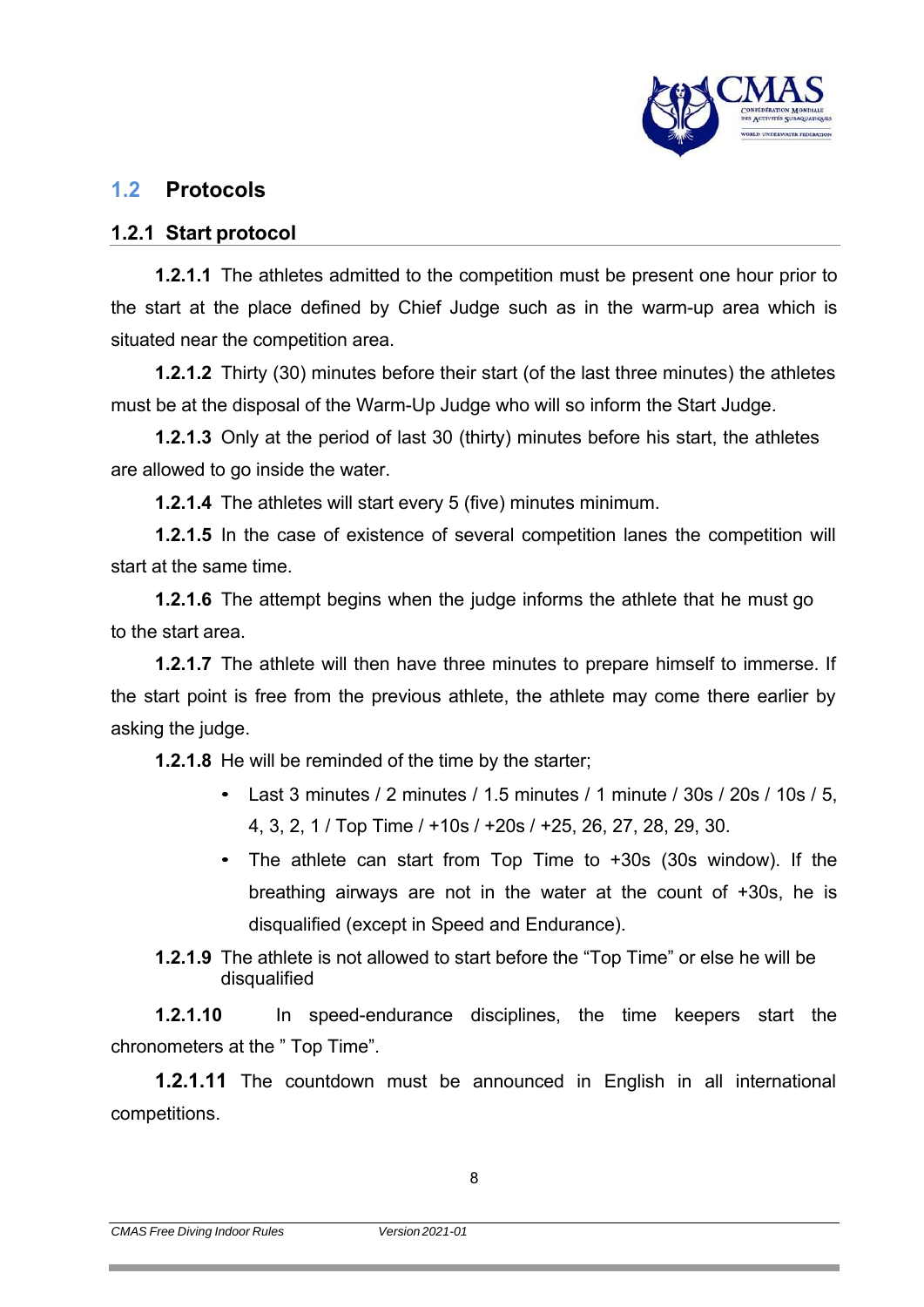

### **1.2.2 End/Surface protocol**

**1.2.2.1** At the end of the attempt the athlete can push the bottom of the pool to emerge at the surface.

**1.2.2.2** Immediately upon surfacing of the airways of the athlete, the protocol and the 20 seconds counting starts.

**1.2.2.3** When he is on the surface, during the count of 20 (twenty) seconds beginning after surfacing, the athlete must: complete the Surface Protocol (OK Sign of the conventional underwater activities such as two fingers making a circle) to the direction of the Chief Judge who will be on the deck of the pool

**1.2.2.4** The athlete is not allowed to hold the edge of the pool at dynamic disciplines and he must stay afloat, holding the lane line without necessitating external assistance for all disciplines except STA.

**1.2.2.5** Accidental touch (not hold), is up to the decision of Chief Judge.

**1.2.2.6** The athlete is allowed to hold the edge of the pool at STA

**1.2.2.7** Keep the head over surface. The breathing airways and equivalent level of the sides (roughly from the middle of the ears) and continuing line through the back of the head must be over the water surface.

**1.2.2.8** During the protocol, the athletes' head (as defined above) must not be in contact with the lane line or with any part of body such as hands, arms etc. to get support/help from. If it is the case, the judge will ask the safety assistant to hold/help the athlete which leads to DQ decision.

**1.2.2.9** For the Surface Protocol in CMAS International Competitions, there has to be the Chief Judge (assigned by CMAS), or Assistant Judge (assigned by CMAS to assist to the Chief Judge) and National Judge responsible of video observation. In other competitions (private, national, etc.) Chief Judge and video Judge will be enough.

9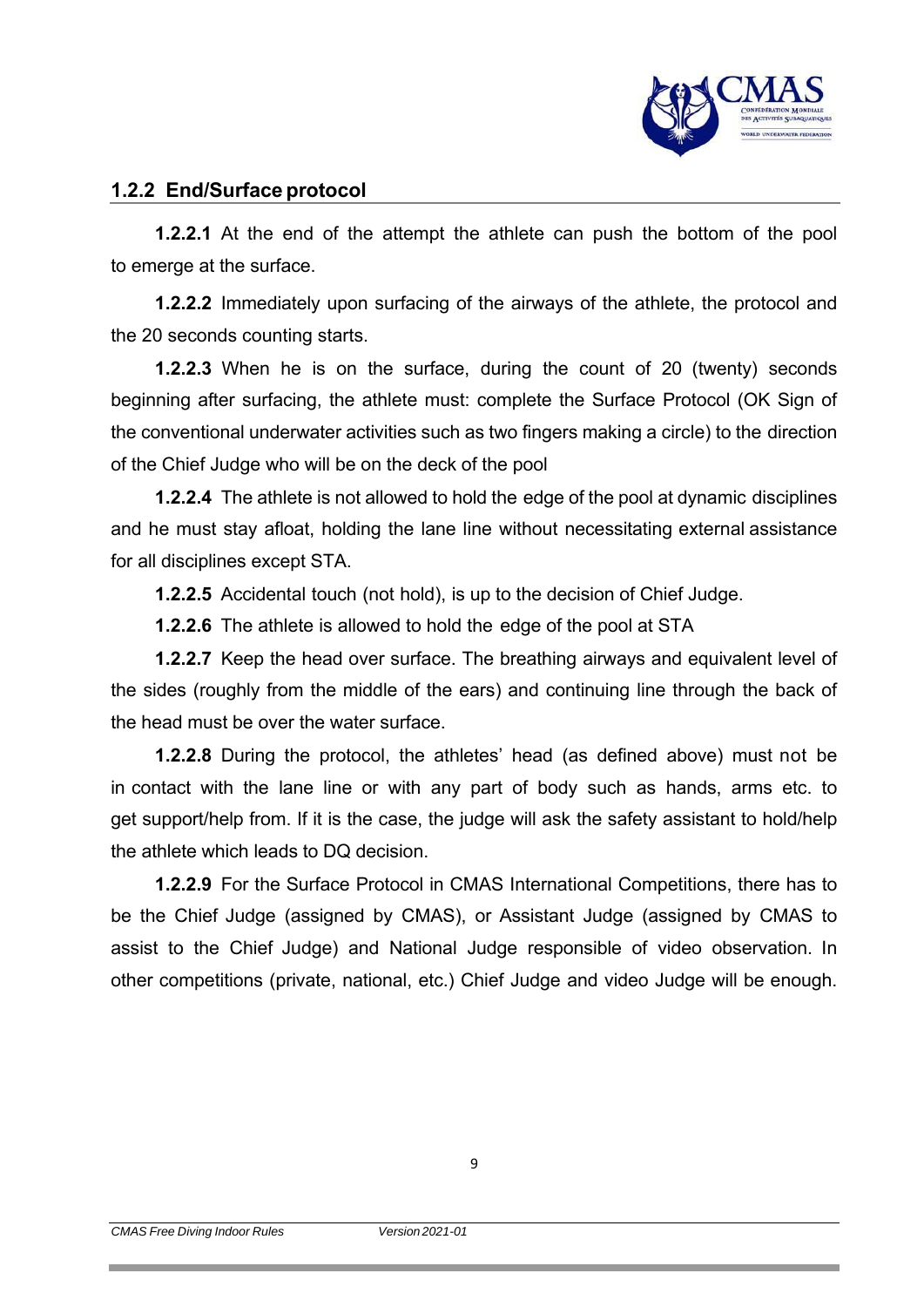

**1.2.2.10** The judges will be present and give the final decision on the performance within 3 (three) minutes after the completion of the attempt. If it is technically impossible to reach a decision within three minutes the Chief Judge may decide to give the decision at the end of the current event, so as not to disrupt the competition's timing.

**1.2.2.11** The athlete can talk during the protocol but not the athlete's assistant.

**1.2.2.12** If the athlete is touched by the people from the organization accidentally, the last decision on this act whether it is help or not, will be made by the Chief Judge.

**1.2.2.13** Video arbitration is mandatory for international championship.

**1.2.2.14** People around and spectators must remain calm and silent during athlete's surface protocol and recovery. In the violation of this, the Chief Judge can decide to evict the people/team members from the competition area.

**1.2.2.15** Any kind of screaming or help of the athlete's national delegates, coaches or team members leads to the disqualification of the athlete.

## **1.2.3 The cards**

**1.2.3.1** The meaning of the cards is as follows;

- If everything is ok (with surface judge), the Chief judge will show the athlete a white card.
- If a yellow card is shown which means something may have gone wrong; there might be a penalty or DQ issue then the athlete has to wait in the competition zone and judge will deliberate, they have maximum 3 minutes to give the final decision (if this 3 (three) minutes is not enough then they can give decision after the end of the event).
- If a red card is shown, the performance is not validated (DQ).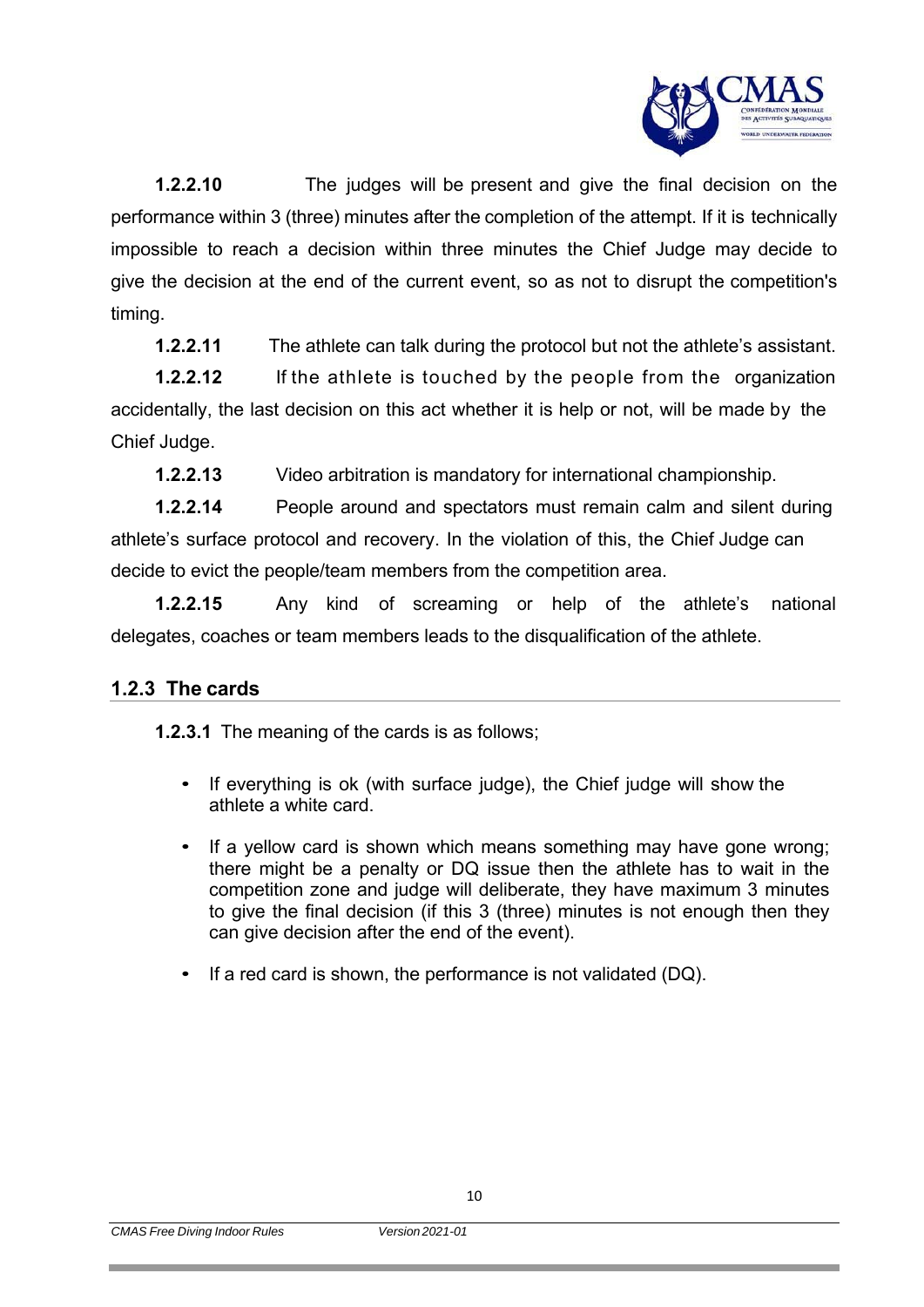

#### **1.2.4 Staging and classification of the event**

**1.2.4.1** There will be two start lists for Men and Women separately and Women start first their attempts (unless otherwise is agreed in the technical meeting).

**1.2.4.2** The start list might be determined on the basis of the Personal best of the athletes given by the team captains at the inscription. With Personal best term, we mean an official competition result the current or the previous year. For static the starting list must follow the PB rule but the athlete (for the signals) can declare a time which can be lower than the PB

**1.2.4.3** The athletes with the shortest time or the shorter distance will compete first while the athlete with the longer time or longer distance will compete last (except in Speed-Endurance where the athletes with the longest time will compete first). This order might be changed according to the requirements by the Chief Judge.

**1.2.4.4** All the competitors will make one attempt. At the end of this stage, a classification is established and made public immediately.

**1.2.4.5** In the case of a tie, the athletes will be classified "ex aequo".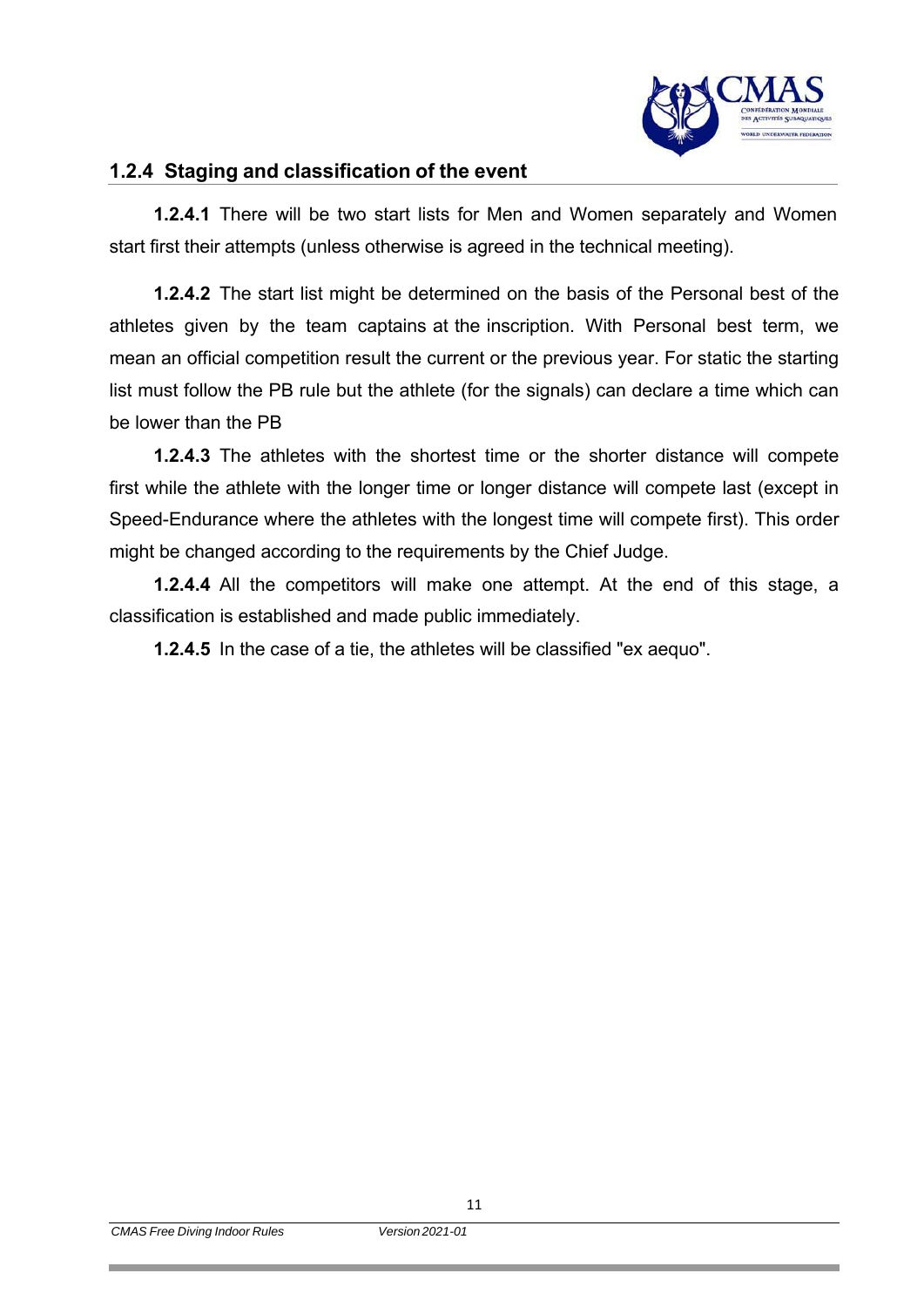

# **2. SPECIFIC RULES FOR DYNAMIC**

## 2.1 **Organization of the event**

#### **2.1.1 Swimming pool**

**2.1.1.1** Competitions of Dynamic Free Diving in swimming pool must take place in a 50 meters swimming pool (with fins competition) and 25/50 (twenty five/fifty) meters (without fins competition), with a minimum depth of 1.20 (one point twenty) meters.

**2.1.1.2** These measurements must be verified and validated by the Cmas Chief judge.

#### **2.1.2 Competition area**

**2.1.2.1** Up to 4 (four) competition areas may be installed in the same swimming pool. In this case, the two external lanes from each side of the pool are not allowed as competition areas. It is mandatory to have floating line on both sides of the competition area with a minimum distance of 0.80 cm from the edge (exit on the edge is not allowed except at the edges of 25m-50m and/or multiple edges) for CMAS championships, international competitions and world record recognition.

**2.1.2.2** When multiple lanes are used, the Chief judge will define on which side competition area will be. Public will only be allowed in the tribune.

**2.1.2.3** In order to assist the judges in their decisions an official video of the event should be present recording all performance of the athlete at the surface, and if it is technically possible, another one for the underwater part.

**2.1.2.4** If the lane nearest to the pool's edge has undesirable features for conducting the event, the next lane can be used.

**2.1.2.5** A "T" mark of at least 20 (twenty) cm width must be set out on the bottom of the swimming pool at a distance of two meters from the start and two meters before the turn.

**2.1.2.6** There must be a central line indicating the 25th (twenty fifth) meter of the pool.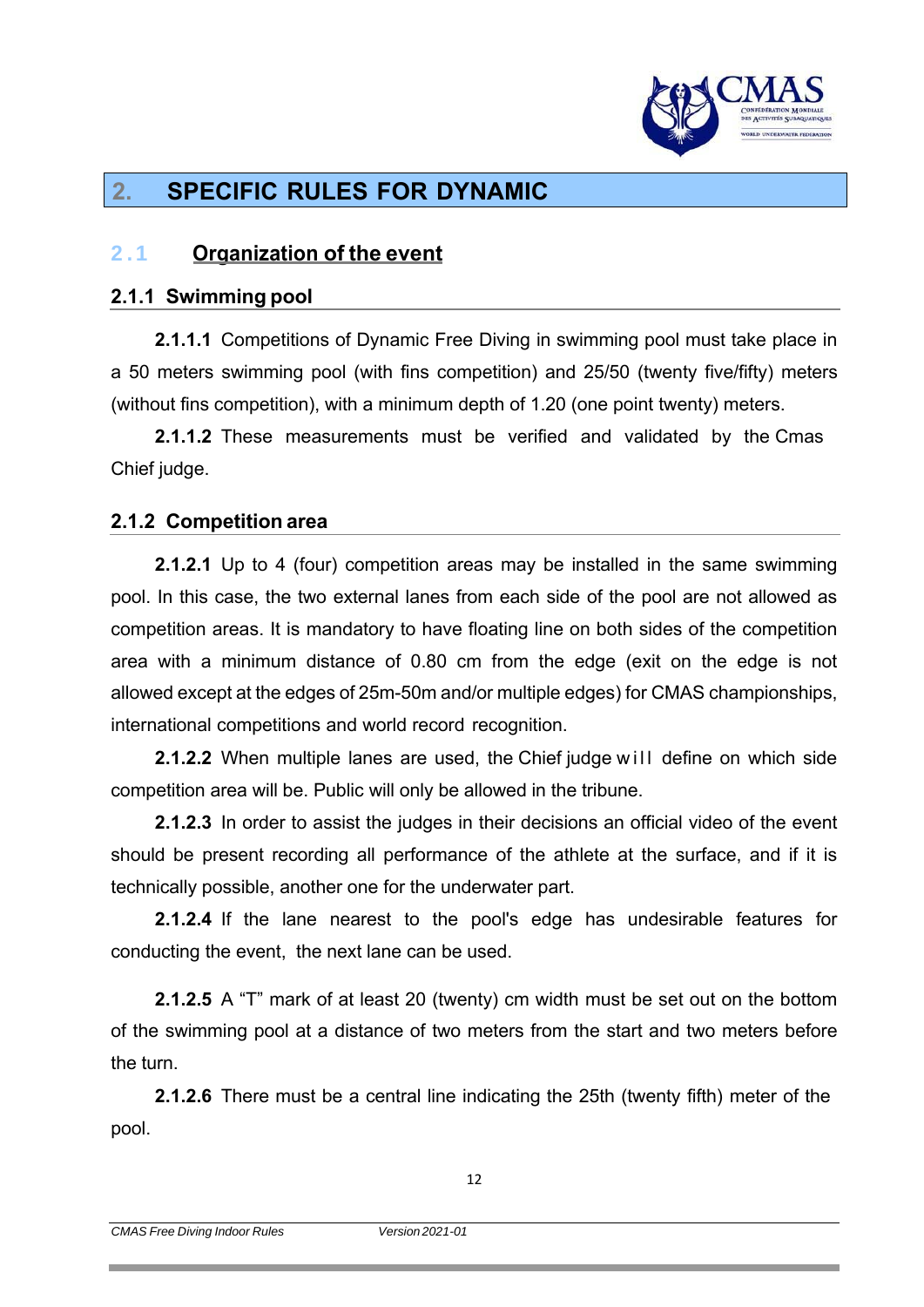

#### **2.1.3 Starting area**

**2.1.3.1** The starting area must be clearly marked in and outside the pool.

**2.1.3.2** If the starting zone of the pool is deeper then 1.40 (one point forty) meters then the competition site must be equipped with a mobile platform for the athlete to stand on. The platform will be removed when athlete has started.

#### **2.1.4 The Measurement**

**2.1.4.1** The measurement of the distance will be done from the point where athletes breathing airways are out of water and measurement will be done by a meter put on the edge of the pool.

**2.1.4.2** Other systems of automatic electronic measurement, which have been approved in advance by CMAS or have been assembled after a request by the organizing federation and approved by the Chief judge, may be used.

#### **2.1.5 Warm-up Area**

**2.1.5.1** The rest of the lanes are devoted to warm-up.

**2.1.5.2** The warm-up area is reserved for the athletes who prepare themselves for the competition under the orders of the Warm-up Judge.

#### **2.1.6 Athlete's Assistant**

**2.1.6.1** The athlete may have only one assistant until the call of last three minutes, after the call of last three minutes no one is allowed. The assistant will leave the competition area. The judge will warn the assistant one time only.

**2.1.6.2** If the assistant continues to stay in the zone this violation leads to general penalty to the athlete.

**2.1.6.3** Only the Chief Judge can allow the team representative to intervene in case of a technical problem.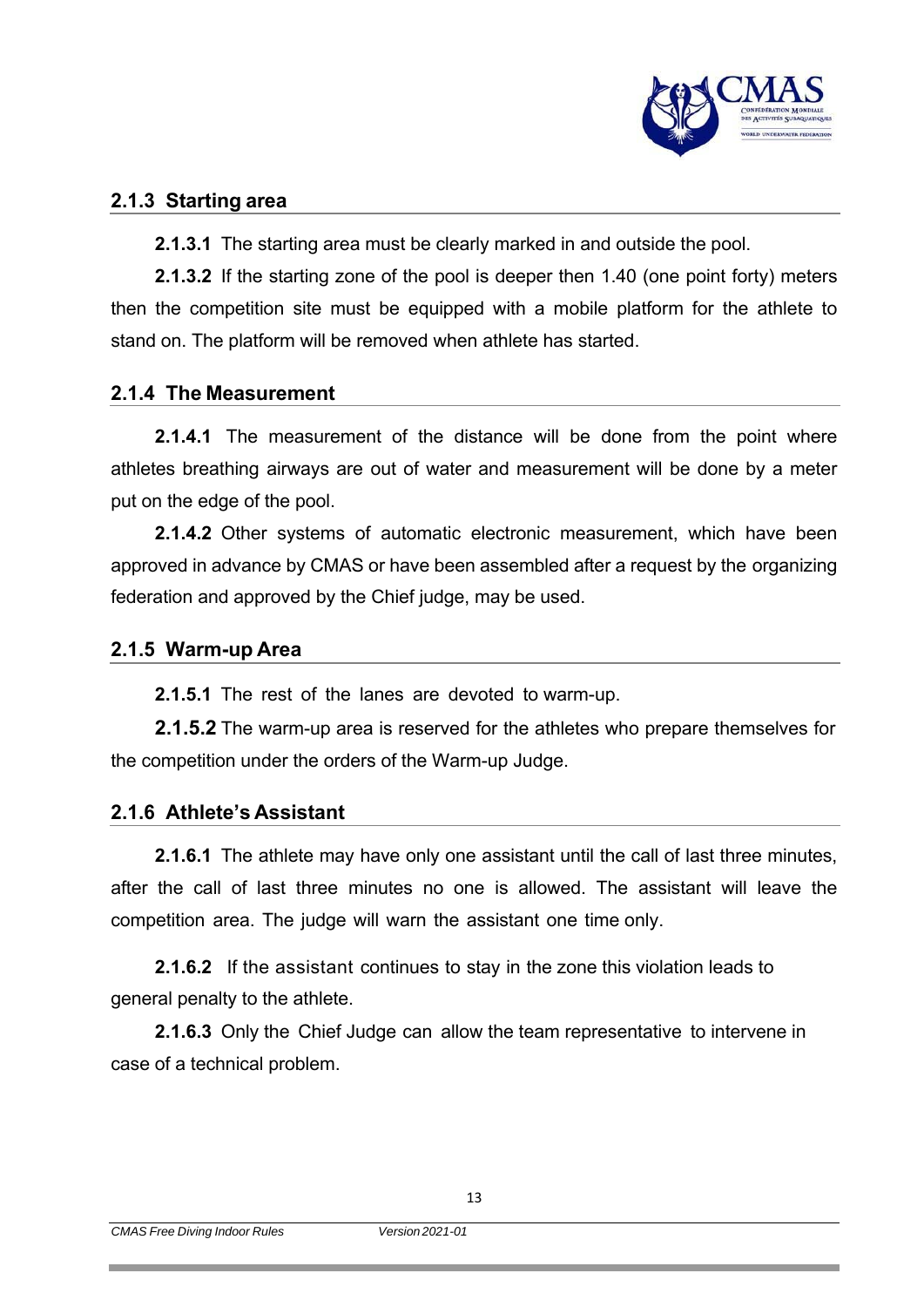

## 2.2 Conducting the competition

#### **2.2.1 Start**

**2.2.1.1** For any discipline the athlete can put his mouth under the water and can exhale several times during the warm up.

- **2.2.1.2** The athlete must start the phase of apnea at the starting point, touching the wall of the pool with any part of the body or the fins.
- **2.2.1.3** He is allowed to touch the wall after breathing airways are immersed if he was not in contact with the wall during immersion.
- **2.2.1.4** If he fails to be in contact with the wall at starting, then a general penalty is applied.

**2.2.1.5** The athlete must necessarily touch the edge of the swimming pool at each turn with a part of his body or the fins (any part of the fins).

#### **2.2.2 Horizontal Path**

**2.2.2.1** During the performance, the equipment or any part of the body, but not the breathing airways can get out of the water surface.

**2.2.2.2** Swimming at the surface is not allowed. Otherwise it is general penalty

**2.2.2.3** The athlete must stay within the competition lane. If the full body is out of the competition lane then a general penalty is applied. Partial strays are allowed.

**2.2.2.4** The final performance is measured from the point where the breathing airways are out of water.

**2.2.2.5** If he wants to get out of water at the edges (start end turn walls) then 3 cases are possible:

- If the breathing airways are out before the athlete touches the wall, the measurement of the performance will be done from the point where the breathing airways are out of water and the final performance will be lower than the multiple of the pool length.
- If the athlete touches the wall and goes out, then the final performance will be an exact multiple of the pool length (i.e. 150m, 200m, etc... in 50m pools or 125m, 150m or 175m for example in 25m pool.)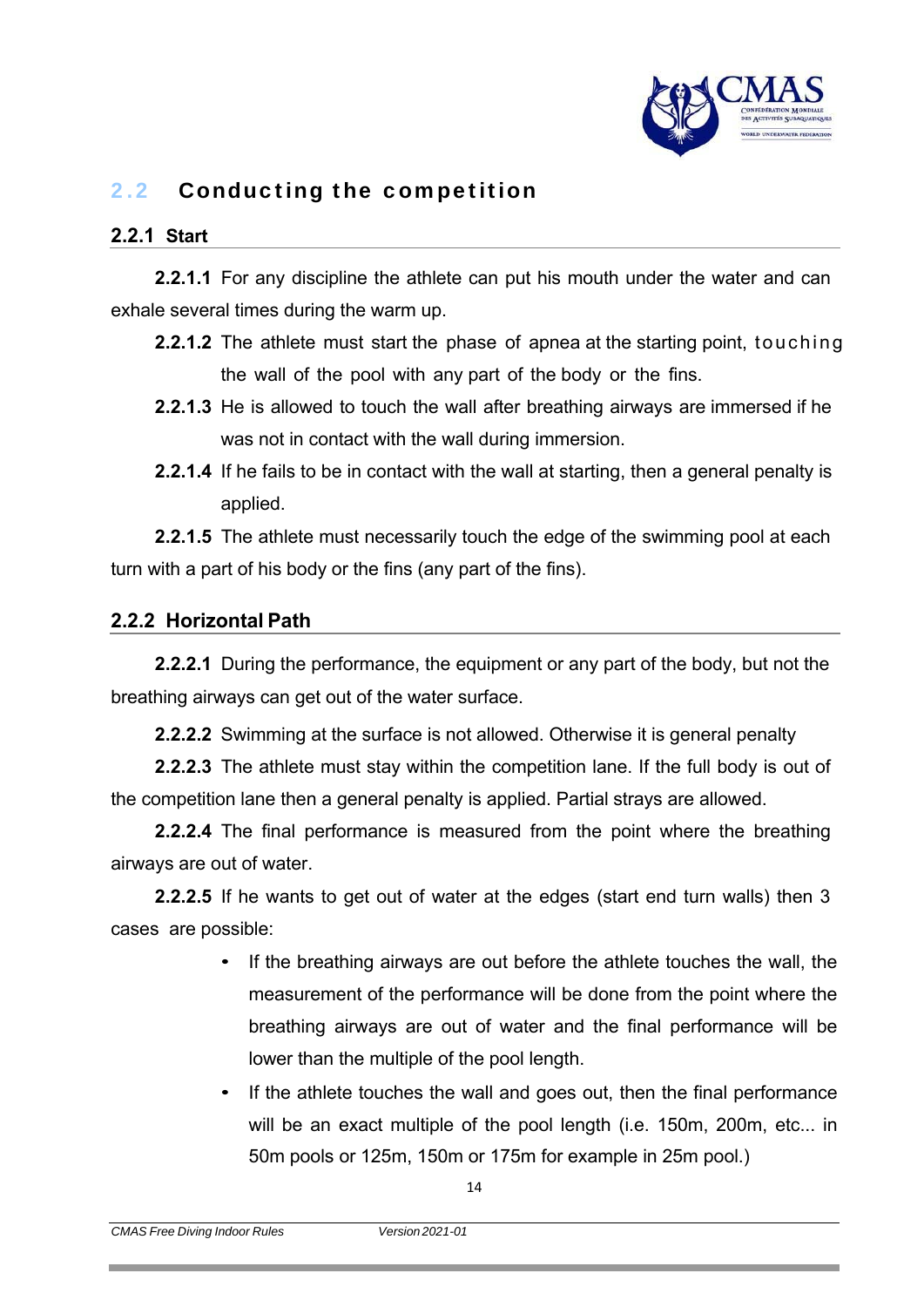

• If the athlete touches the wall, make a complete "U" turn with the shoulders and then emerges, the measurement of the performance will be done from the point where the breathing airways are out of water and the final performance will be higher than the multiple of the pool length.

#### **2.2.3 Ascent**

**2.2.3.1** At the end of the attempt, the official assistants may give the athlete, when he comes to the surface, a buoy which will help the athlete to recover while he holds it.

**2.2.3.2** For his performance to be validated, the athlete must realize the End/Surface protocol

**2.2.3.3** The athlete must not be helped or touched for any reason or in any way before the end of the surface protocol, unless he is in difficulty.

#### **2.2.4 Classification**

**2.2.4.1** The realized distance (RD) can be less or more than the declared  $(PB)$ 

**2.2.4.2** No penalty is applied for any difference between RD and declared PB **2.2.4.3** In the case of a tie, the athletes will be classified "ex aequo".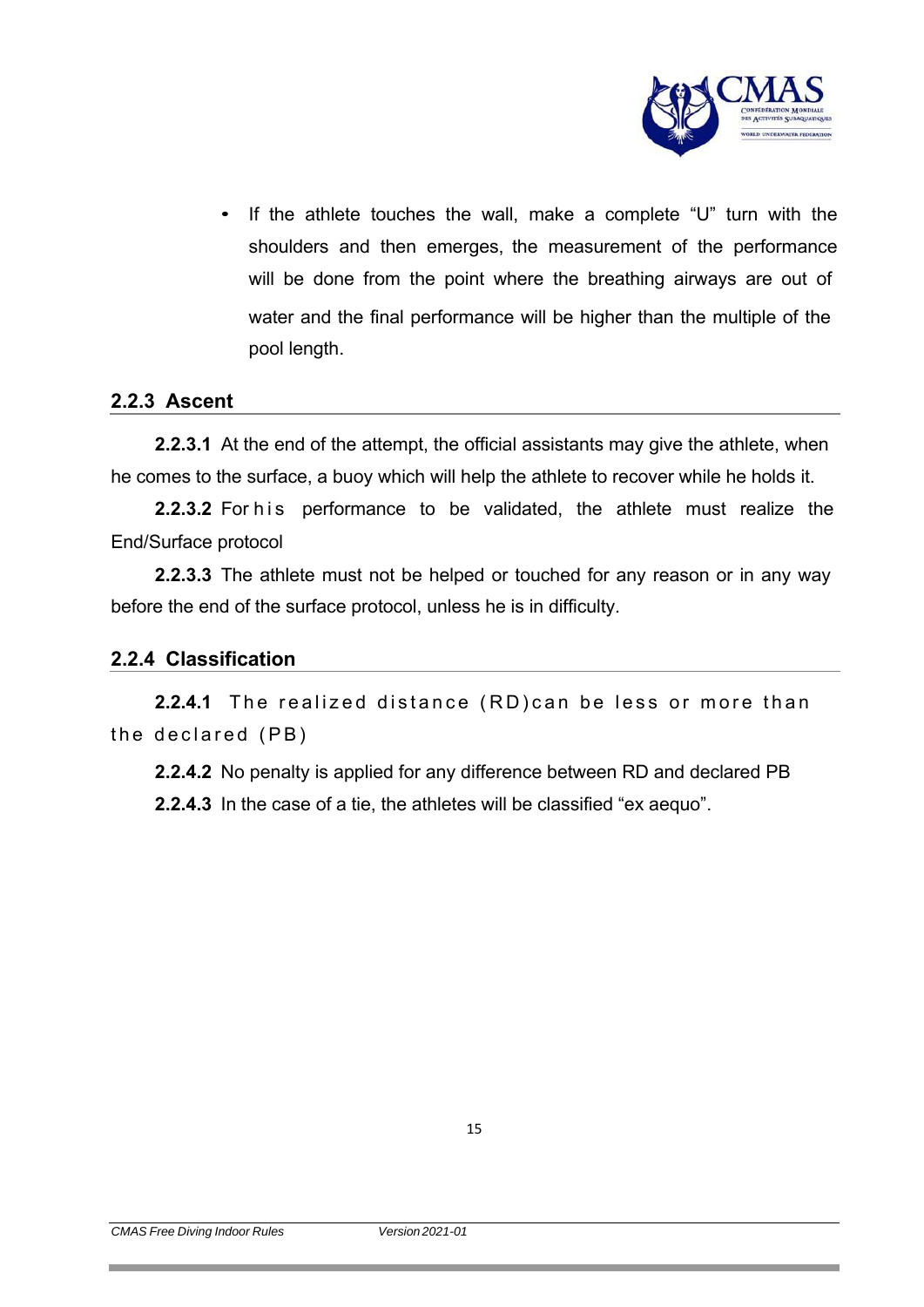

# **3. SPECIFIC RULES FOR STATIC**

## 3.1 **Organization of the event**

#### **3.1.1 Competition Area**

**3.1.1.1** CMAS championships of static must take place in a swimming pool.

**3.1.1.2** The pool must be verified and validated by the CMAS Chief Judge.

**3.1.1.3** One lane or more near the edge are used for the competition while the remaining lanes are reserved to assistant safety judges who ensure security.

**3.1.1.4** When multiple lanes are used, the side of the competition area will be determined by Chief judge. Public will only be allowed out of the competition area.

**3.1.1.5** In order to assist the judges in their decisions, an official video of the event is mandatory to be present at the surface, recording the total attempt of the athlete, including entry and exit protocol.

#### **3.1.2 Athlete's Assistants**

**3.1.2.1** The athlete may have only one personal assistant on the edge or in the pool to help him during the attempt.

**3.1.2.2** This assistant can stay with the athlete at the competition area and in the pool but must not shout, talk, touch or make gestures to assist or help the athlete during the Protocol and until the judge saw the card.

#### **3.1.3 Time-keepers**

**3.1.3.1** The time-keepers start their stopwatches when the athlete immerses his respiratory ways, after the TOPTIME and stop them when the breathing airways emerges.

**3.1.3.2** Immediately after the attempt they must write down the time displayed by their stopwatches on the timing card which they hand over to the main time- keeper. At the same time, they take a photo and show their stopwatches for control.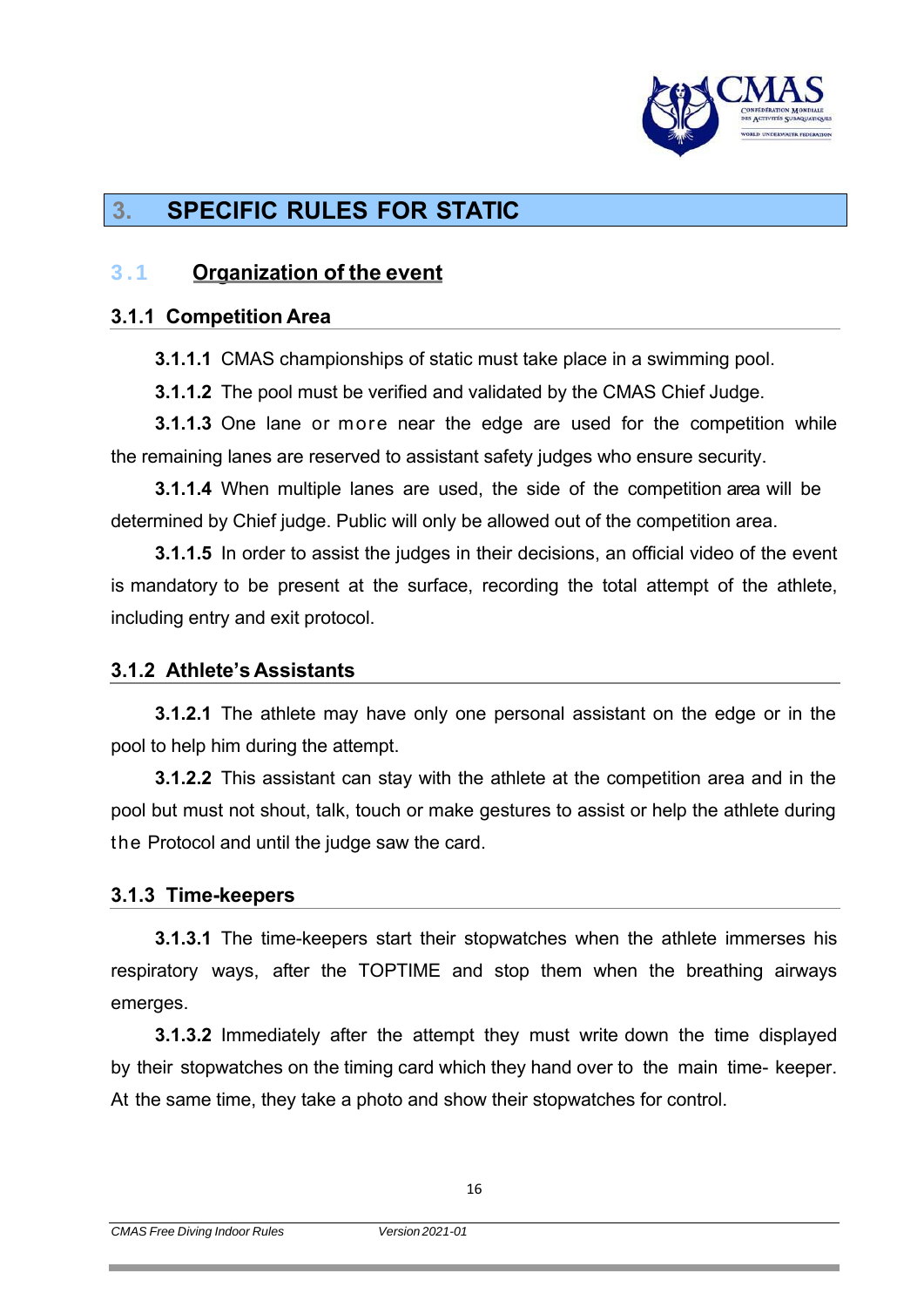

## 3.2 **Conducting the competition**

#### **3.2.1 Apnea**

**3.2.1.1** During the apnea the athlete is under the supervision of surface judge.

**3.2.1.2** The safety control procedure consists in the judge communicating with the athlete by touch at regular time intervals during the apnea.

**3.2.1.3** The judge's signal and the response of the athlete must be agreed by the two upon before the beginning of the attempt.

**3.2.1.4** The first signal should be given one minute before the declared time (announced performance, or PB), the second one 30 (thirty) seconds before the declared time and the third at the 15 (fifteen) seconds before the declared time and the last at the declared time. From there onwards (and also if the apnea goes on to times beyond the declared one) the signals are given at intervals of 15 (fifteen) seconds.

**3.2.1.5** If the declared time is not an integer multiple of half-minutes, the time for the first signal is obtained by truncating this time to the lower half-minute, anticipating thus the time of the first signal. This should be reminded to the athlete by the assistant judge just before the attempt.

**3.2.1.6** If the athlete does not respond to the assistant judge's signal with the appropriate response the judge touches the athlete once more. If the athlete persists in not responding the judge interrupts the event and brings the athlete at the surface, disqualifying him due to BO.

#### **3.2.2 Finishing**

**3.2.2.1** At the end of the attempt, the athlete must not be helped or touched for any reason and in any form before his attempt completion procedure, unless he is in difficulty.

**3.2.2.2** The athlete can hold the line or the edge wall of the swimming pool.

**3.2.2.3** For his performance to be validated, the athlete must realize the End/Surface protocol.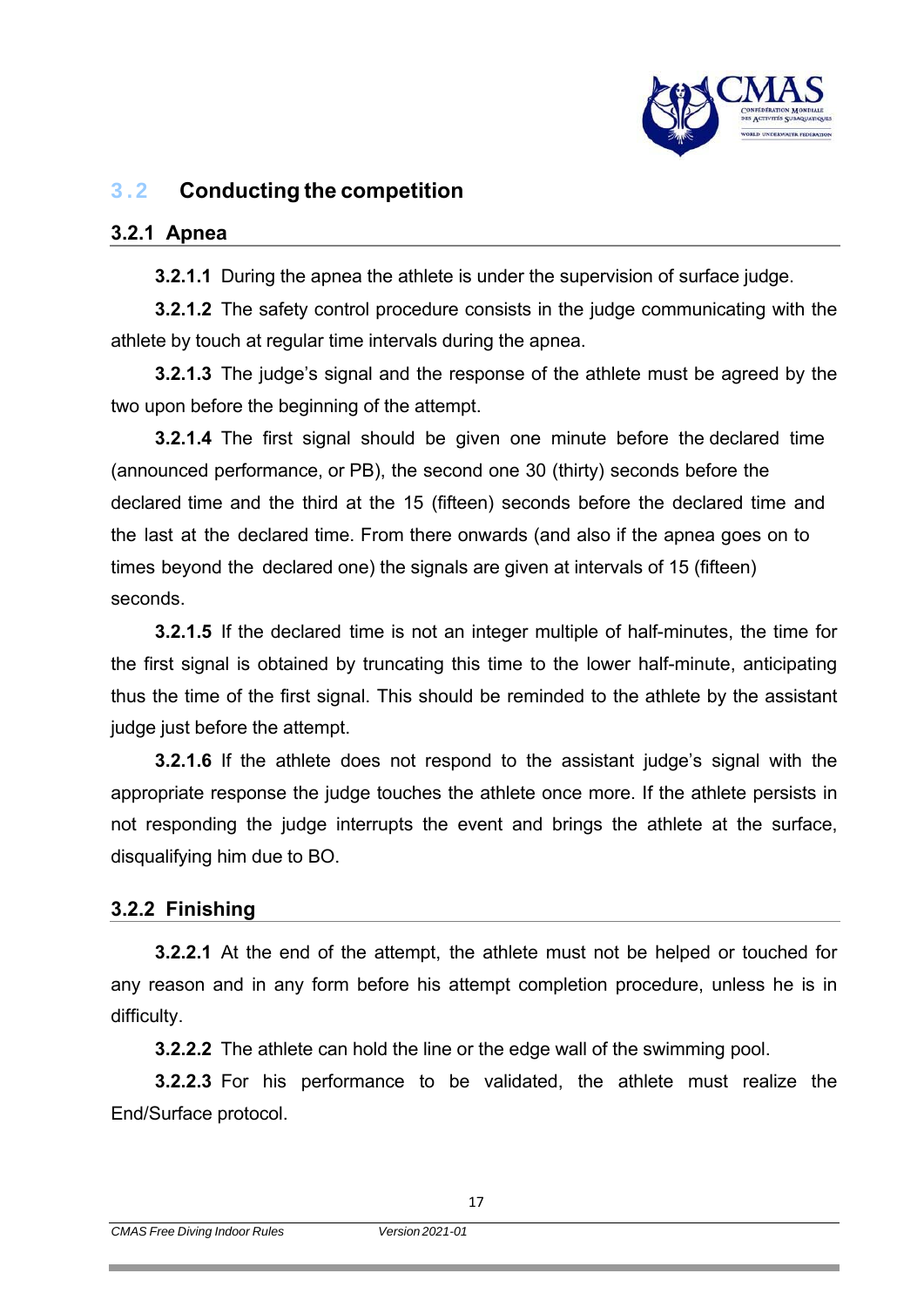

#### **3.2.3 Classification**

**3.2.3.1** The realized time of the athlete is calculated as a mean between times record by the time keepers.

- **3.2.3.2** The time that will be used for the classification of the athletes is the effective time of the apnea.
- **3.2.3.3** The realized time (RT)can be less or more than the declared (PB)
- **3.2.3.4** No penalty is applied for any difference between RT and declared PB

**3.2.3.5** In the case of a tie, the athletes will be classified "ex aequo".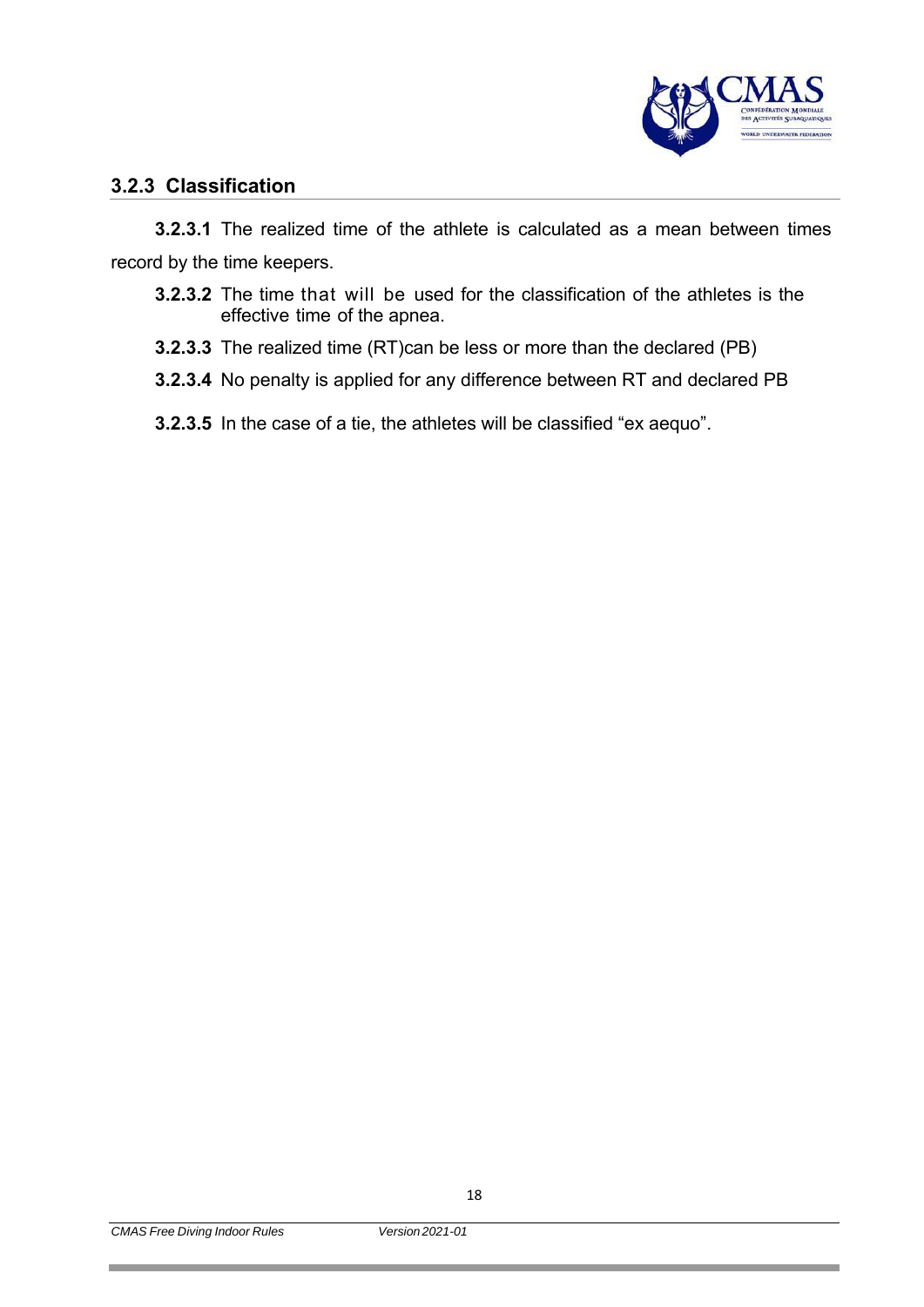

# **4. SPECIFIC RULES FOR SPEED AND ENDURANCE**

## 4.1 **Organization of the event**

#### **4.1.1 Competition area**

**4.1.1.1** CMAS championships of speed-endurance Free Diving in swimming pools must take place in a 50 meters swimming pool, with a minimum depth of 1.40 (one point forty) meters. If the starting zone of the pool is deeper then 1.40 (one point forty) meters then the competition site must be equipped with a mobile platform for the athlete to stand on. The platform will be removed when athlete has started.

**4.1.1.2** Every lane can be used for the competition.

**4.1.1.3** A "T" mark of at least 20 (twenty) cm width must be set out on the bottom of the swimming pool at a distance of two meters from the start and two meters before the turn.

**4.1.1.4** There might be an electronic pad at the edges of each competition lane.

**4.1.1.5** For speed-endurance Free Diving events the athletes must already be in the water.

**4.1.1.6** The athlete must have a contact with the pool wall up to the starting signal and immerse his breathing airways before start touch to the wall.

**4.1.1.7** When multiple lanes are used, the side of the competition area will be determined by Chief judge. Public will only be allowed out of the competition area.

**4.1.1.8** In order to assist the judges in their decisions, an official video of the event should be present at the surface, recording the total attempt of the athlete, including entry and exit protocol.

#### **4.1.2 The Lane and Turning Judges**

**4.1.2.1** They are nominated for each lane by the Chief Judge.

**4.1.2.2** They must check whether the athlete has carried out his turn according to the rules.

**4.1.2.3** They report any rule violation to the Chief Judge.

#### **4.1.3 Time-Keepers**

**4.1.3.1** The primary time measurement is done by the electronic pad but for fail safe, the time-keepers record the times of the athletes for whom they are responsible.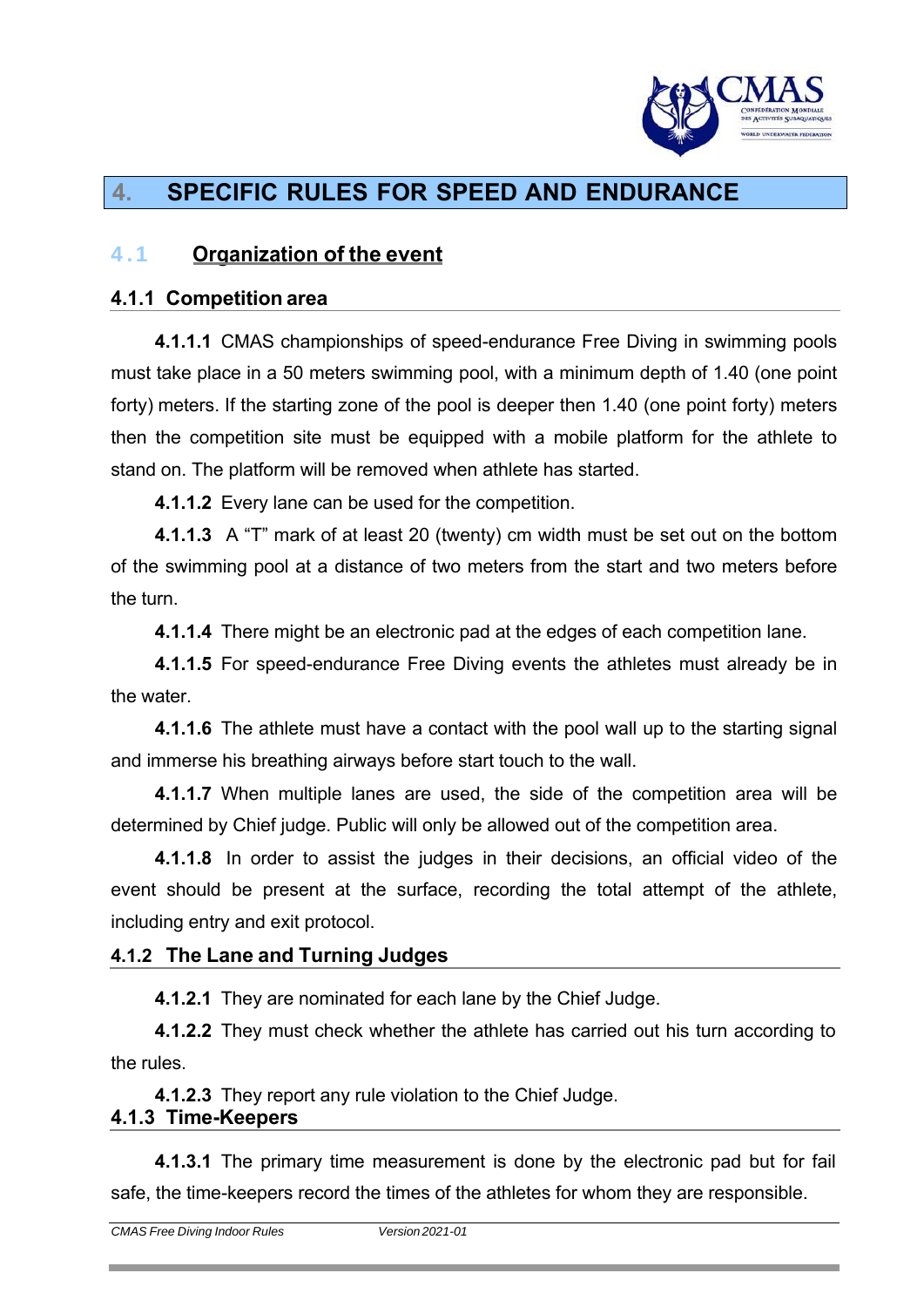

**4.1.3.2** At the signal for the start the time-keepers start their stopwatches and stop them when the athlete has touched the finishing pad. Immediately after the attempt they must write the time displayed by their stopwatches on the timing card which they hand over to the main time-keeper. At the same time, they take a photo and show their stopwatches for control.

**4.1.3.3** They are responsible for the recording of the intermediate times in races of more than 100 meters' distance.

**4.1.3.4** Their task is also to check that the turns and the finish are in accordance with the rules.

## 4.2 **Conducting the competition**

#### **4.2.1 Descent**

**4.2.1.1** The athlete must start touching the wall of the pool with any part of the body or fins and begin the phase of apnea before he has disconnected from the wall.

**4.2.1.2** The athlete must necessarily touch the edge of the swimming pool at each turn with a part of his body or fins.

**4.2.1.3** The athlete can not start before the "Top Time" otherwise he will be declared in "False Start".

#### **4.2.2 Horizontal Path**

**4.2.2.1** During the rest of the horizontal path, only the equipment or any part of the body, but not the breathing airways can get out of the water surface.

**4.2.2.2** A time of recovery between successive apneas (every 50 m) in a speedendurance event is allowed.

**4.2.2.3** When the athlete comes to the end of the lane, he is not allowed to breathe before touching the wall. This is valid for all the turns and at the end of the attempt.

**4.2.2.4** Swimming at the surface is not allowed. Otherwise it is general penalty.